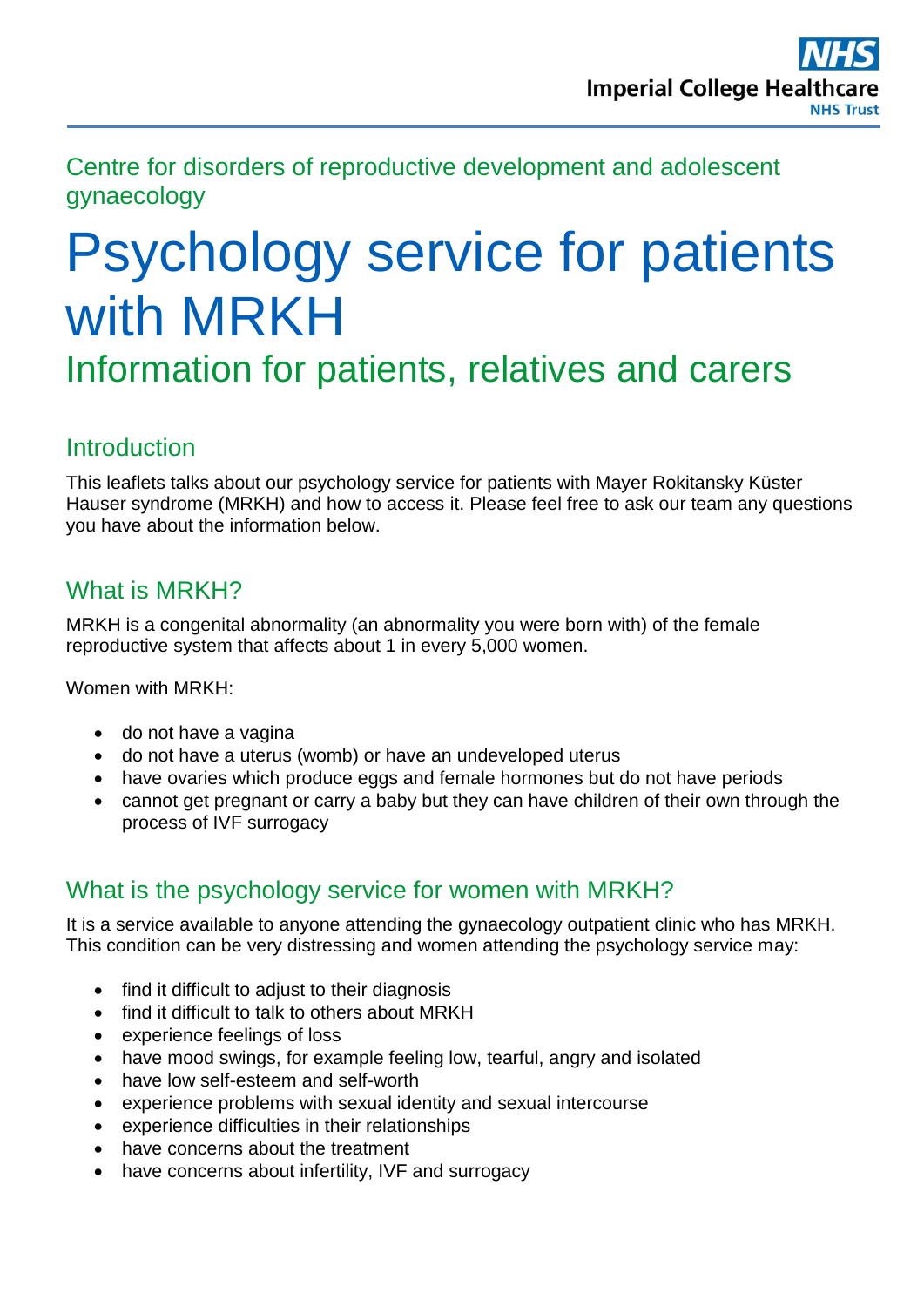## How can the psychologist help me?

The psychologist will use a range of approaches including cognitive behavioural therapy (CBT) and systemic therapy to help you to:

- adjust to your diagnosis
- manage negative thoughts and feelings
- deal with losses in relation to fertility and sexuality
- develop effective coping strategies
- identify sources of support

#### What can I expect from the psychology service?

The psychologist will initially meet with you for about an hour and a half and identify any needs or concerns you have. After this meeting, if you decide that you would like to meet again, she will offer you a number of sessions. You can have between 2 and 12 appointments, each lasting about 50 minutes. It is possible to meet weekly, fortnightly or monthly.

Attending the psychology service involves looking at difficulties in the 'here and now' and thinking about how to cope with these. You do not have to talk about anything that you don't want to.

The psychologist can also work with interpreters.

#### Is there anyone who is not suitable for the psychology service?

Evidence suggests that psychological support can be beneficial for women with MRKH. However, some women may find it more helpful to speak to partners, family and friends about their current difficulties and may not need a psychologist.

If you live a long way from the hospital and find it difficult to attend regular appointments, the psychologist will discuss this with you and may ask your GP to refer you to psychological services in your local area.

#### How can I be referred to the psychology service?

Your consultant, doctor or the clinical nurse specialist can refer you to the service when you attend your clinic appointment. Alternatively, you can ask your GP to refer to you by contacting 020 3313 5363 or by email: [enquiries.drd@nhs.net](mailto:enquiries.drd@nhs.net)